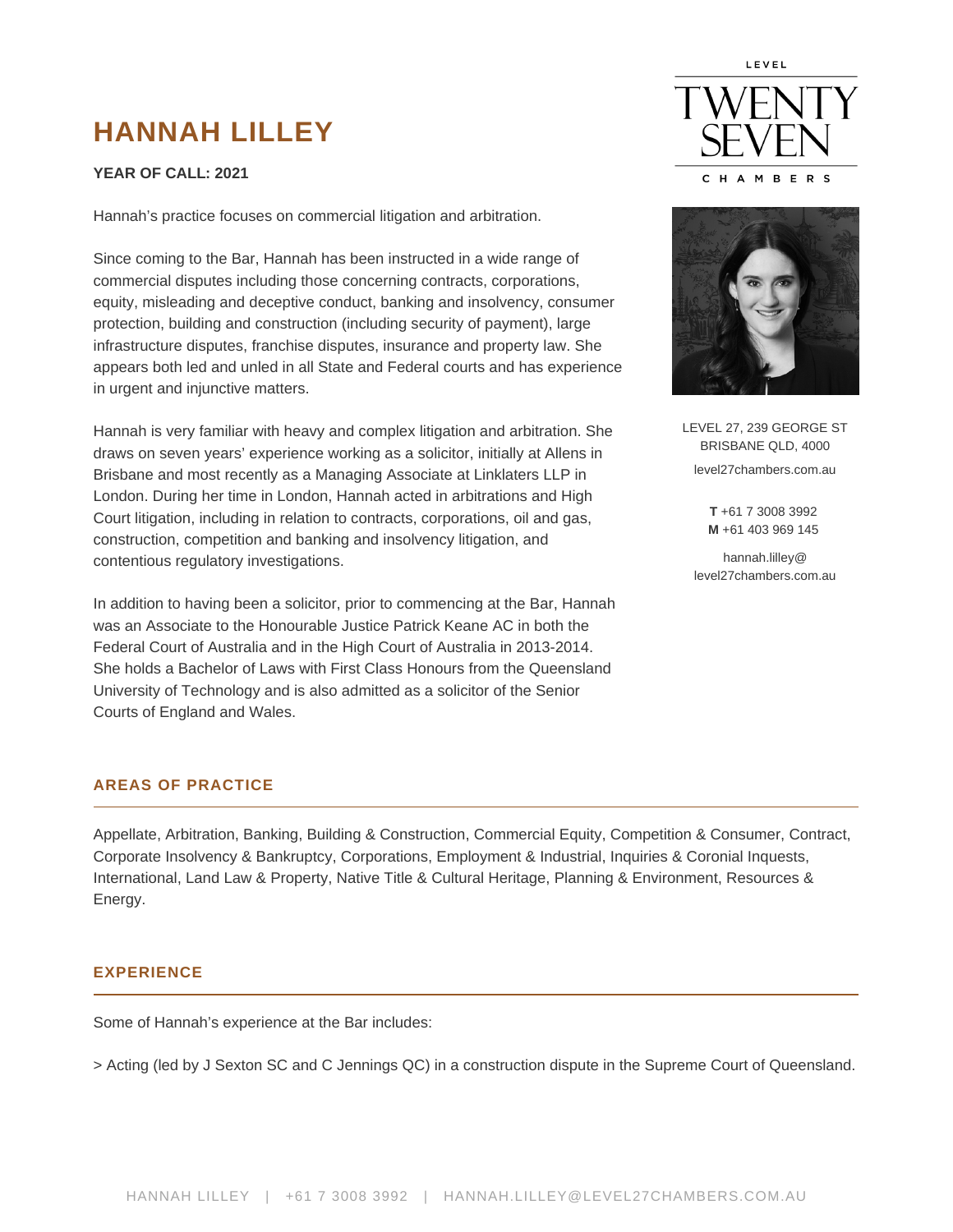> Acting (led by [R Anderson QC\)](https://www.level27chambers.com.au/barristers/rob-anderson/) in Supreme Court proceedings regarding a dispute arising out of the sale of a motel business.

> Acting (led by T Castle SC and others) in Federal Court proceedings relating to automobile dealership franchising arrangements.

> Appearing (led by [D Chesterman](https://www.level27chambers.com.au/barristers/david-chesterman/)) in Supreme Court proceedings concerning a restraint of trade claim arising out of the sale of a business.

> Appearing (unled) in QCAT proceedings for a prominent jewellery business regarding claims alleging fraud and dishonesty.

> Acting (unled) in Supreme Court proceedings challenging the decision of an adjudicator under the Building Industry Fairness (Security of Payment) Act 2017.

> Advising (led by [R Anderson QC\)](https://www.level27chambers.com.au/barristers/rob-anderson/) the owner of real estate regarding a claim for damages for breach of a contract of insurance.

> Advising (led by [M Hodge QC\)](https://www.level27chambers.com.au/barristers/michael-hodge-qc/) in relation to a significant farm debt mediation.

> Acting (led by [M Hickey OAM](https://www.level27chambers.com.au/barristers/matthew-hickey/)) in a dispute concerning the sale of a financial services business pursuant to a Share Purchase Deed.

> Advising (led by [M Trim](https://www.level27chambers.com.au/barristers/michael-trim/)) award-winning architects in relation to an application for adjudication under the Building Industry Fairness (Security of Payment) Act 2017.

> Acting (unled) on behalf of the liability insurer for a large electrical company in a consumer dispute claim.

> Advising (unled) in a claim arising out of the sale of and repairs to a high-end sports car.

> Acting (unled) in District Court proceedings regarding a contractual debt and promissory estoppel claims.

>Appearing (unled) in winding up applications in the Supreme Court of Queensland.

Notable matters as a solicitor include:

> Acting for a major bank in an LCIA arbitration, defending allegations of a "corporate raid" over an oil refinery.

> Acting for a global oil and gas company in a USD94 million DIFC LCIA arbitration claim brought by an international energy and water company.

> Acting for a major bank in High Court and LCIA arbitration proceedings regarding various aggressive debt enforcement actions available to it in England and other jurisdictions relating to a debt in excess of EUR1 billion.

> Acting for a major bank in an investigation regarding alleged breaches of the UK Financial Conduct Authority's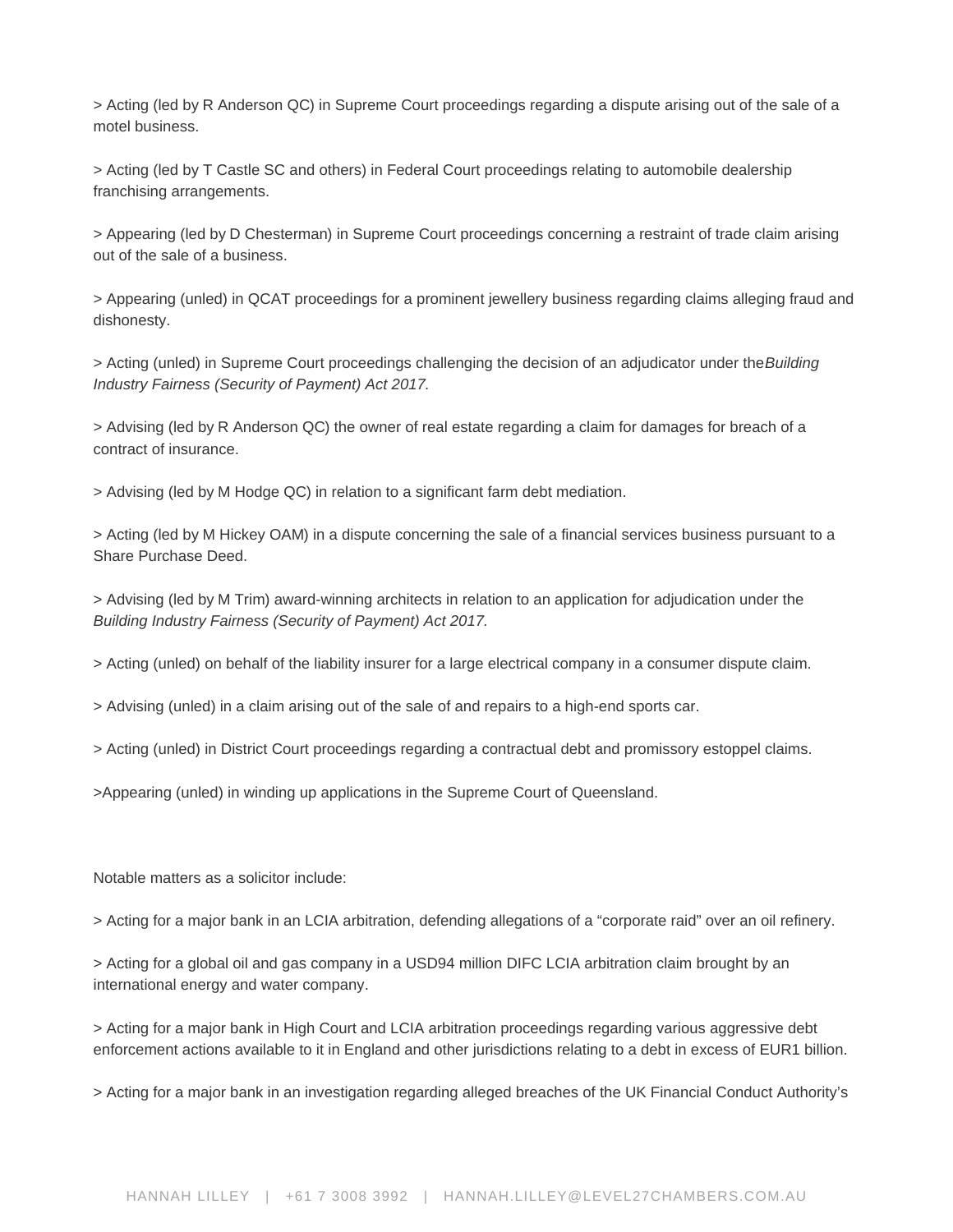Principles of Conduct.

> Acting for a leading credit card payment system in proceedings alleging breach of European competition laws (and their various domestic equivalents).

> Advising clients on public international law issues.

#### **APPOINTMENTS**

**2015-2020** Governor, Stormont House School, London

#### **MEMBER**

LawRight

# **CAREER**

- **2021** Barrister, Queensland
- **2020** Admitted as a solicitor to the courts of England and Wales
- **2015-2020** Associate / Managing Associate, Linklaters LLP (London)
- **2014** Lawyer, Energy and Resources, Allens (Brisbane)
- **2013** Admitted as a legal practitioner, Supreme Court of Queensland
- **2013** Associate to the Hon. Justice Patrick Keane AC, High Court of Australia

#### **EDUCATION**

- **2013** Bachelor of Laws (Graduate Entry) (Hons I), Queensland University of Technology
- **2007** Bachelor of Design Studies (Architecture), University of Queensland

#### **PUBLICATIONS**